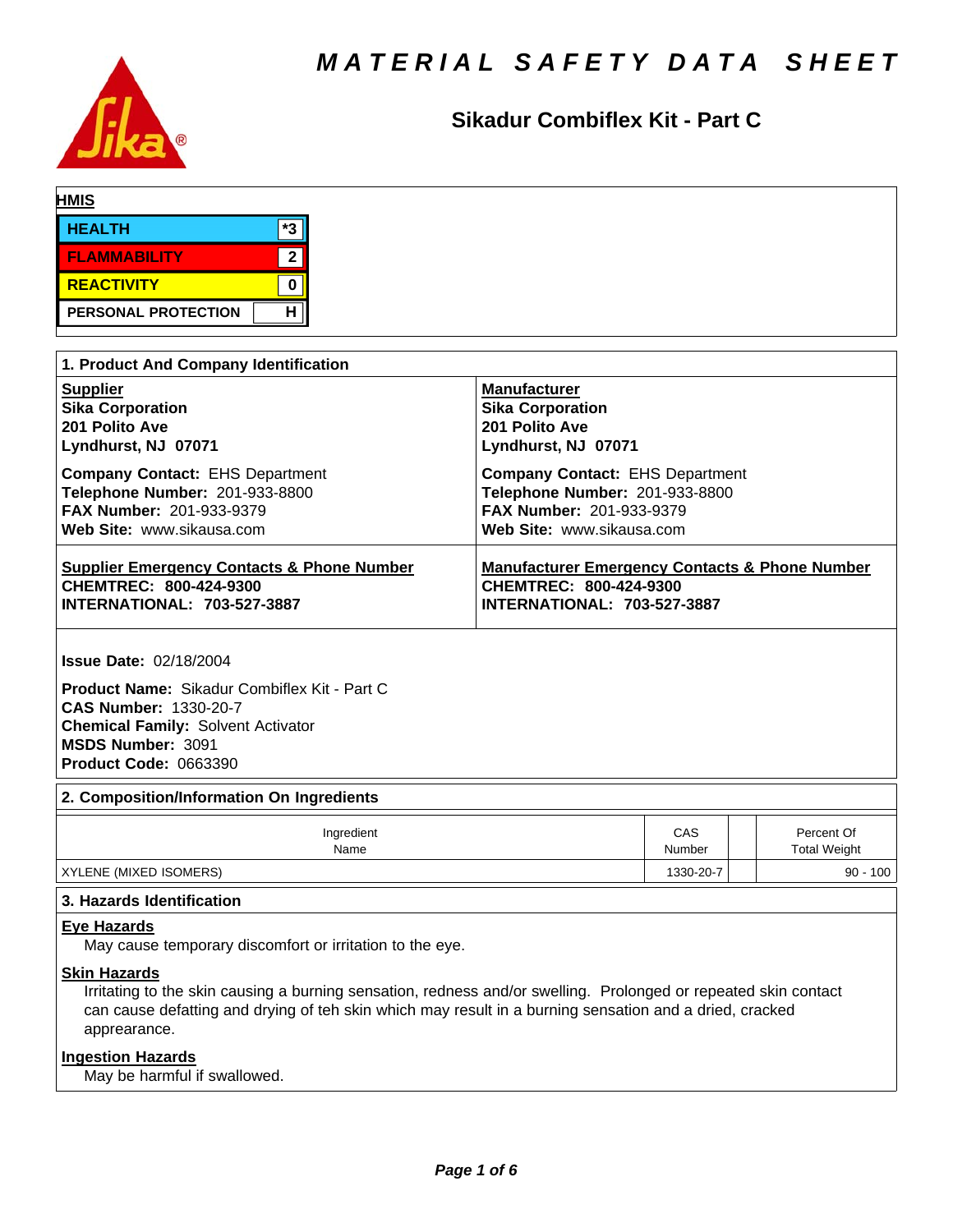# **Sikadur Combiflex Kit - Part C**

### **3. Hazards Identification - Continued**

# **Inhalation Hazards**

Breathing of high vapor concentrations may cause central nervous system (CNS) depression resulting in dizziness, light-headedness, headache, nausea and loss of coordination. Continued inhalation may result in unconsciousness and death. Vapors expected to be slightly irritating. Prolonged and repeated exposures to high concentrations may cause hearing loss.

### **4.First AidMeasures**

### **Eye**

In case of contact, hold eyelids apart and immediately flush eyes with plenty of tepid water for at least 15 minutes. Get medical attention immediately if irritation develops and persists.

### **Skin**

In case of contact, immediately flush skin with soap and plenty of tepid water for at least 15 minutes. Get medical attention immediately if irritation (redness, rash, blistering) develops and persists.

### **Ingestion**

If swallowed, do not induce vomiting unless directed to do so by medical personnel. If victim is fully conscious, give one or two cups of water or milk to drink. Never give anything by mouth to an unconscious victim. Seek medical attention immediately.

### **Inhalation**

Remove to fresh air. If not breathing, give artificial respiration, seek medical attention.

### **5. Fire Fighting Measures**

**Flash Point:** 79°F26°C **Flash Point Method:** TOC **Autoignition Point:** N/AV°F **Flammability Class:** FLM **Lower Explosive Limit:** 1% **Upper Explosive Limit:** 7%

### **Fire And Explosion Hazards**

FLAMMABLE. Vapors are flammable and heavier than air. Vapors may travel across the ground and reach remote ignition sources causing a flashback fire danger.

#### **Extinguishing Media**

In case of fire, use water spray (fog) foam, dry chemical, or CO2. Do not use a direct stream of water. Material will float and can be re-ignited on surface of water.

#### **Fire Fighting Instructions**

In the event of a fire, firefighters should wear full protective clothing and NIOSH-approved self-contained breathing apparatus with a full facepiece operated in the pressure demand or other positive pressure mode.

# **6. Accidental Release Measures**

Eliminate all ignition sources. Use appropriate Personal Protective Equipment (PPE). Absorb and/or contain spill with inert materials (e.g. sand, vermiculite) and then place in appropriate container. For large spills, use water spray to disperse vapors. PRevent runoff from entering waterways or sewers.

# **7. Handling And Storage**

# **Handling And Storage Precautions**

Do not taste or swallow. Avoid contact with eyes, skin and clothing. Wash thoroughly after handling.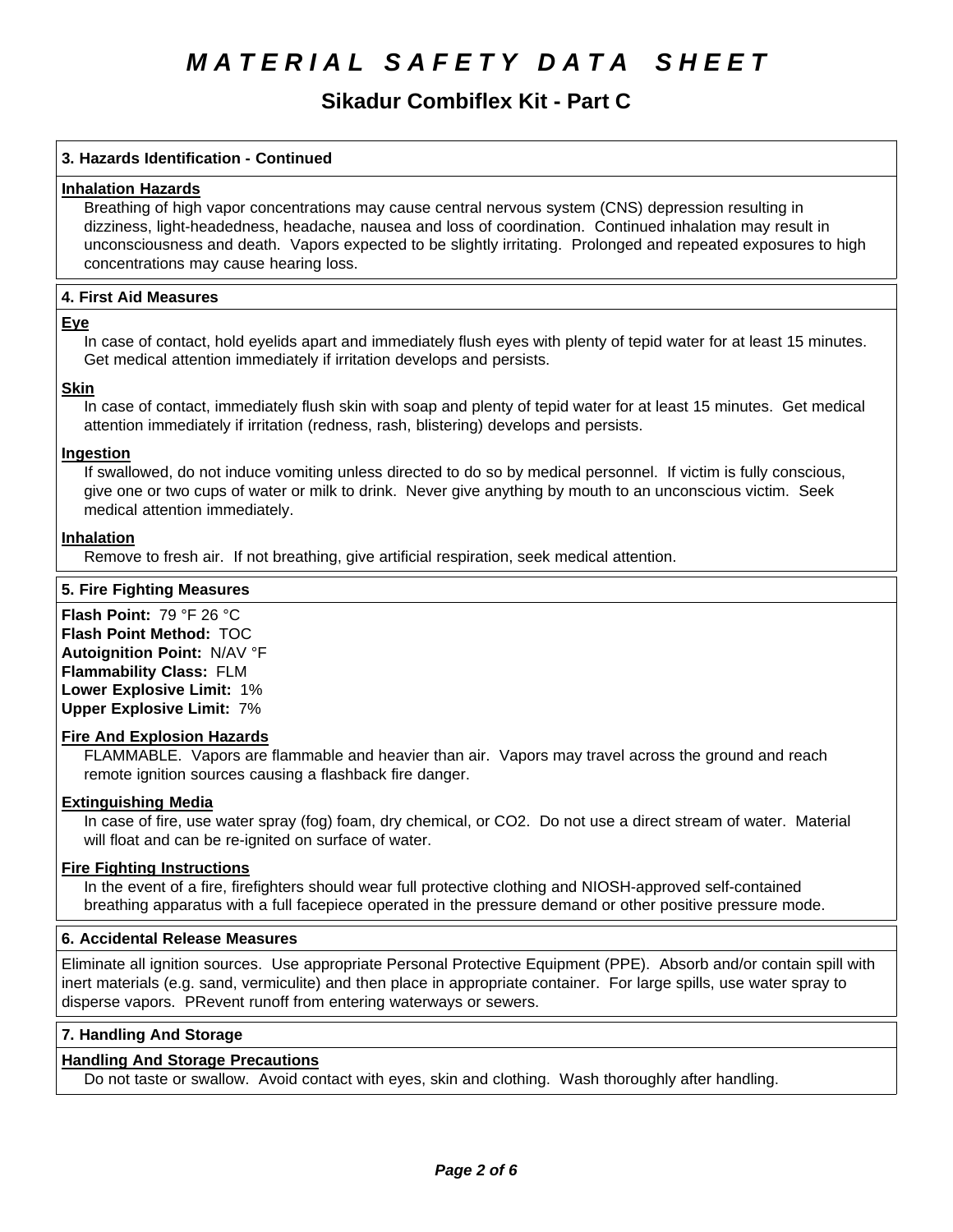# Sikadur Combiflex Kit - Part C

# 7. Handling And Storage - Continued

### **Handling Precautions**

Keep away from heat, sparks and flame. Extinguish pilot lights, cigarettes and turn off other sources of ignition prior to use and until all vapors have dissipated. Wash with soap and water before eating, drinking, smoking, applying cosmetics, or using toilet facilities. Launder contaminated clothing before reuse.

### **Storage Precautions**

Keep containers closed when not in use.

### **Work/Hygienic Practices**

Wash thoroughly with soap and water after handling.

### 8. Exposure Controls/Personal Protection

### **Engineering Controls**

Use of a system of local and/or general exhaust is recommended to keep employee below applicable expsoure limits. Refer to the current edition of "Industrial Ventilation: A Manual of Recommended Practice" published by the American Conference of Governmental Industrial Hygienists for information on the design, installation, use, and maintenance of exhaust systems.

### **Eye/Face Protection**

Safety glasses with side shields or goggles.

### **Skin Protection**

Chemical-resistant gloves. Lab coat or other work clothing to prevent skin exposure (Long sleeve shirt and long pants). Launder before reuse.

### **Respiratory Protection**

A respirator protection program that meets 29 CFR 1910.134 requirement must be followed whenever workplace conditions warrant a respirator's use. In areas where the Permissible Exposure Limits are exceeded, use a properly fitted NIOSH-approved respirator.

## **Ingredient(s) - Exposure Limits**

**XYLENE (MIXED ISOMERS)** ACGIH TLV-STEL 150 ppm ACGIH TLV-TWA 100 ppm OSHA PEL-TWA 100 ppm

### 9. Physical And Chemical Properties

#### Appearance

Clear Liquid

### Odor

Aromatic Odor

**Chemical Type: Mixture Physical State: Liquid Boiling Point: 279 - 289 °F** Specific Gravity: 0.76 @ 60F Vapor Pressure: 6mmHg @ 68F Vapor Density: 3.7 [Air=1] Solubility: Negligible **Evaporation Rate:** 0.7 [vs. n-Butyl Acetate = 1] VOC Content: 7.3 pounds/gal @ 60F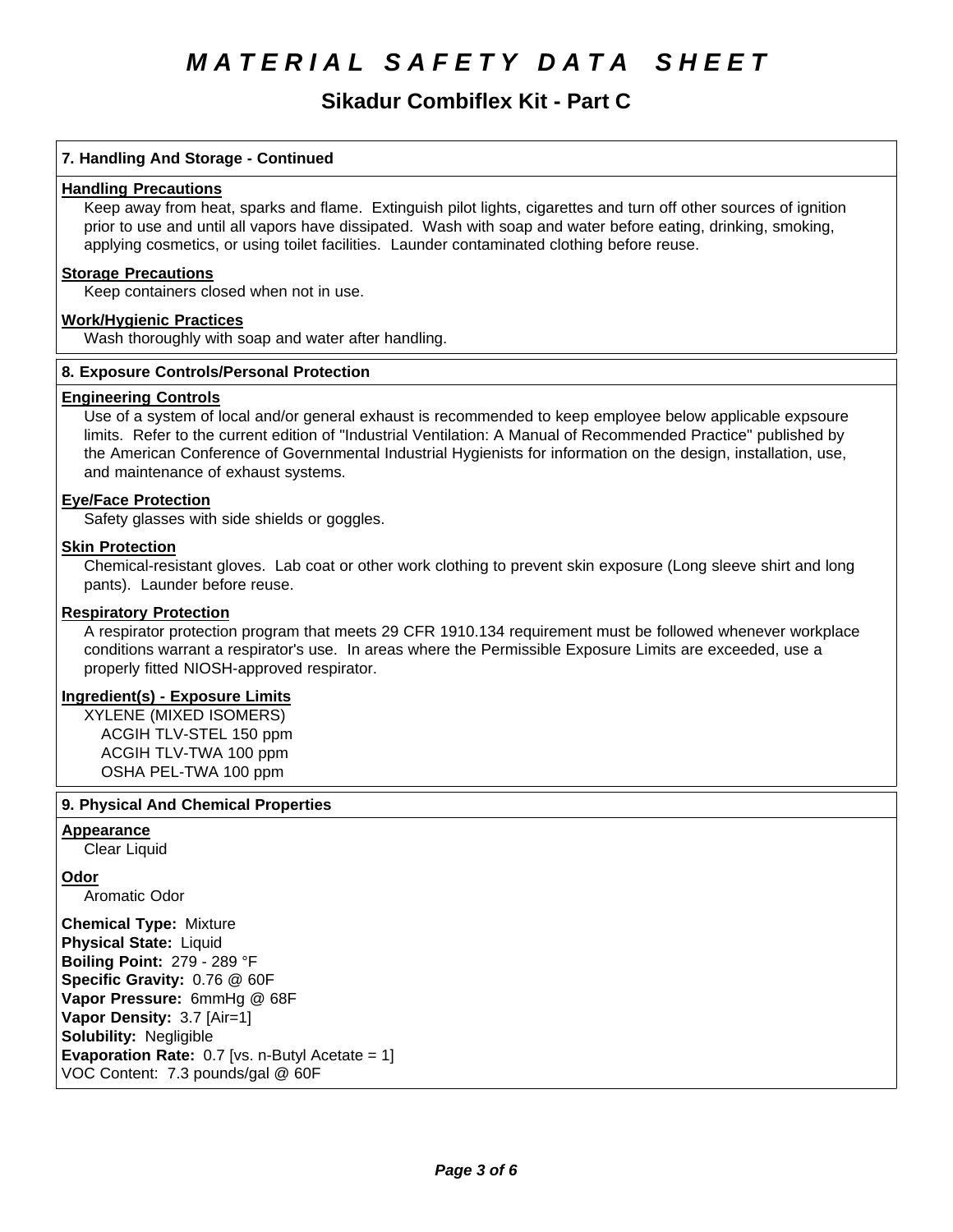# **Sikadur Combiflex Kit - Part C**

## **10. Stability And Reactivity**

### **Stability: Stable**

**Hazardous Polymerization: Will not occur** 

### **Conditions To Avoid (Stability)**

Prevent vapor accumulation. Avoid heat, sparks, open flames and other ignition sources.

#### **Hazardous Decomposition Products**

Carbon Dioxide, Carbon Monoxide

### **Conditions To Avoid (Polymerization)**

None Known

### **11. Toxicological Information**

### **Miscellaneous Toxicological Information**

Over exposure of humans to xylene or xylene solvent mixtures produced predominately central nervous system (CNS) effects with less common effects reported to the lung, gastrointestinal tract, liver, kidney and heart.

### **Conditions Aggravated By Exposure**

None Known

### **12. Ecological Information**

No Data Available...

### **13. Disposal Considerations**

Dispose in accordance with applicable federal, state and local government regulations. Waste generators must determine whether a discarded material is classified as a hazardous waste. USEPA guidelines for the classification determination are listed in 40 CFR Parts 261.3. Additionally, waste generators must consult state and local hazardous waste regulations to ensure complete and accurate classification.

### **RCRA Information**

Waste solutions may meet the RCRA Ignitable characteristic.

### **14. Transport Information**

### **Proper Shipping Name**

Xylenes

**Hazard Class** 3,PG.II

**DOT Identification Number** UN1307

**DOT Shipping Label** Flammable

**Packaging Requirements** 173.118 & 173.119

### **15. Regulatory Information**

### **U.S. Regulatory Information**

All ingredients of this product are listed or are excluded from listing under the U.S. Toxic Substances Control Act (TSCA) Chemical Substance Inventory.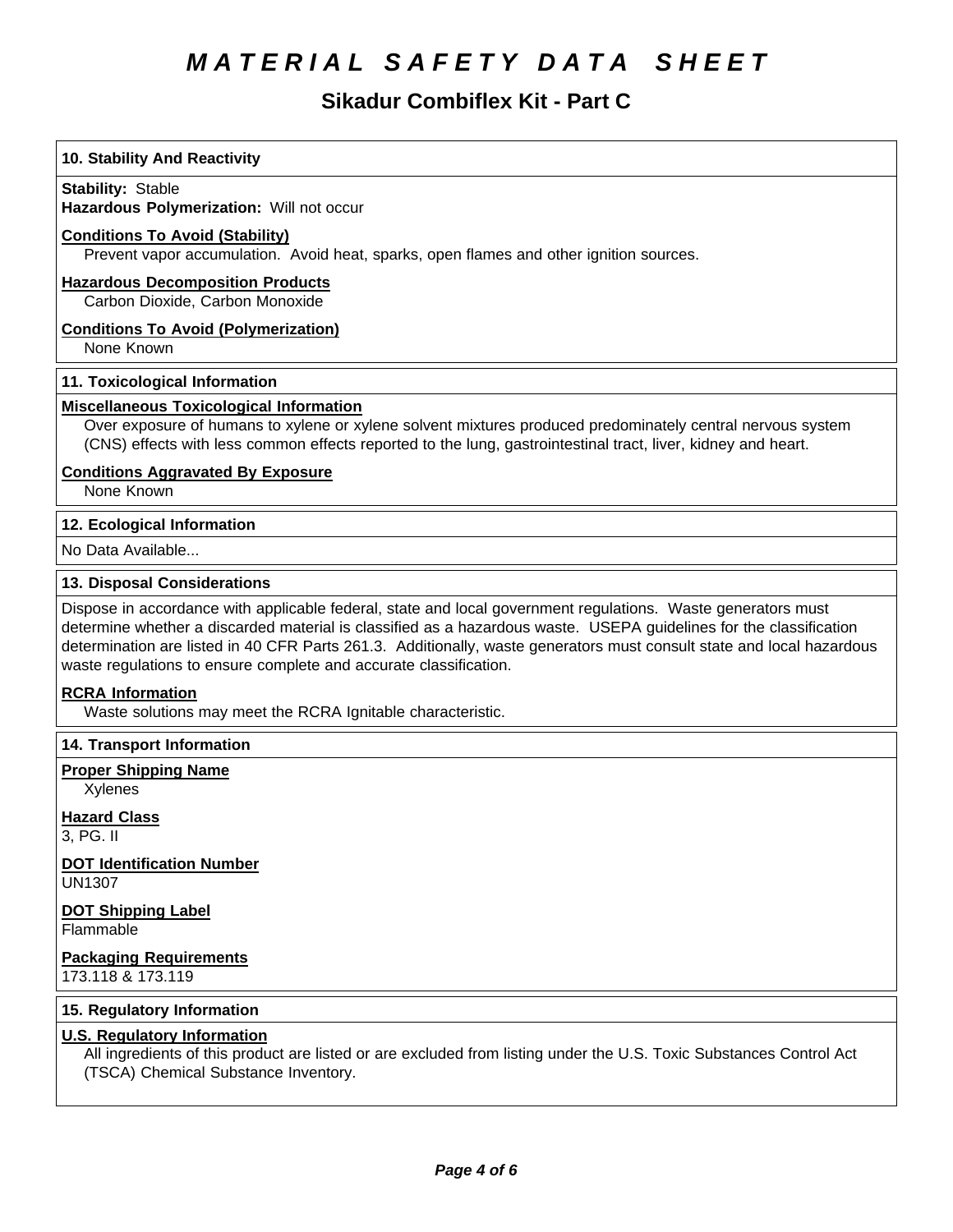# **Sikadur Combiflex Kit - Part C**

# **15. Regulatory Information - Continued**

### **SARA Hazard Classes**

Acute Health Hazard Chronic Health Hazard Fire Hazard

### **SARA Title III - Section 313 Supplier Notification**

This product contains the following toxic chemicals that are subject to the reporting requirements of section 313 of the Emergency Planning and Community Right-To-Know Act (EPCRA) of 1986 and of 40 CFR 372.

XYLENE(MIXEDISOMERS)(1330-20-7) 90-100%

This information must be included on all MSDSs that are copied and distributed for this material.

### **SARA Section 313 Notification**

This product contains the following toxic chemicals subject to the reporting requirements of Section 313 of the Emergency Planning and Community Right-To-Know Act of 1986 and of 40 CFR 372. This information must be included in all MSDSs that are copied and distributed for this material.

### **Ingredient(s) - U.S. Regulatory Information**

XYLENE (MIXEDISOMERS) SARA Title III - Section 313 Form "R"/TRI Reportable Chemical SARA - Acute Health Hazard SARA - Chronic Health Hazard SARA - Fire Hazard

# **Ingredient(s) - State Regulations**

XYLENE (MIXEDISOMERS) New Jersey - Workplace Hazard New Jersey - Environmental Hazard New Jersey - Special Hazard Pennsylvania - Workplace Hazard Pennsylvania - Environmental Hazard Massachusetts - Hazardous Substance New York City - Hazardous Substance

### **16. Other Information**

### **HMIS Rating**

**Health: \*3 Fire: 2 Reactivity: 0 Personal Protection:** H

**Revision/Preparer Information MSDS Preparer:** EHS Department **MSDS Preparer Phone Number:** 201 933 8800 This MSDS Supercedes A Previous MSDS Dated: 11/12/2001

### **Disclaimer**

The data in this Material Safety Data Sheet relates only to the specific material herein and does not relate to use in combination with any other material or in any process. The information set forth herein is based on technical data that Sika believes to be reliable as of the date hereof. Since conditions of use are outside our control, we make no warranties, express or implied and assume no liability in connection with any use of this information. Nothing herein is to be taken as a license to operate under or a recommendation to infringe any patents.